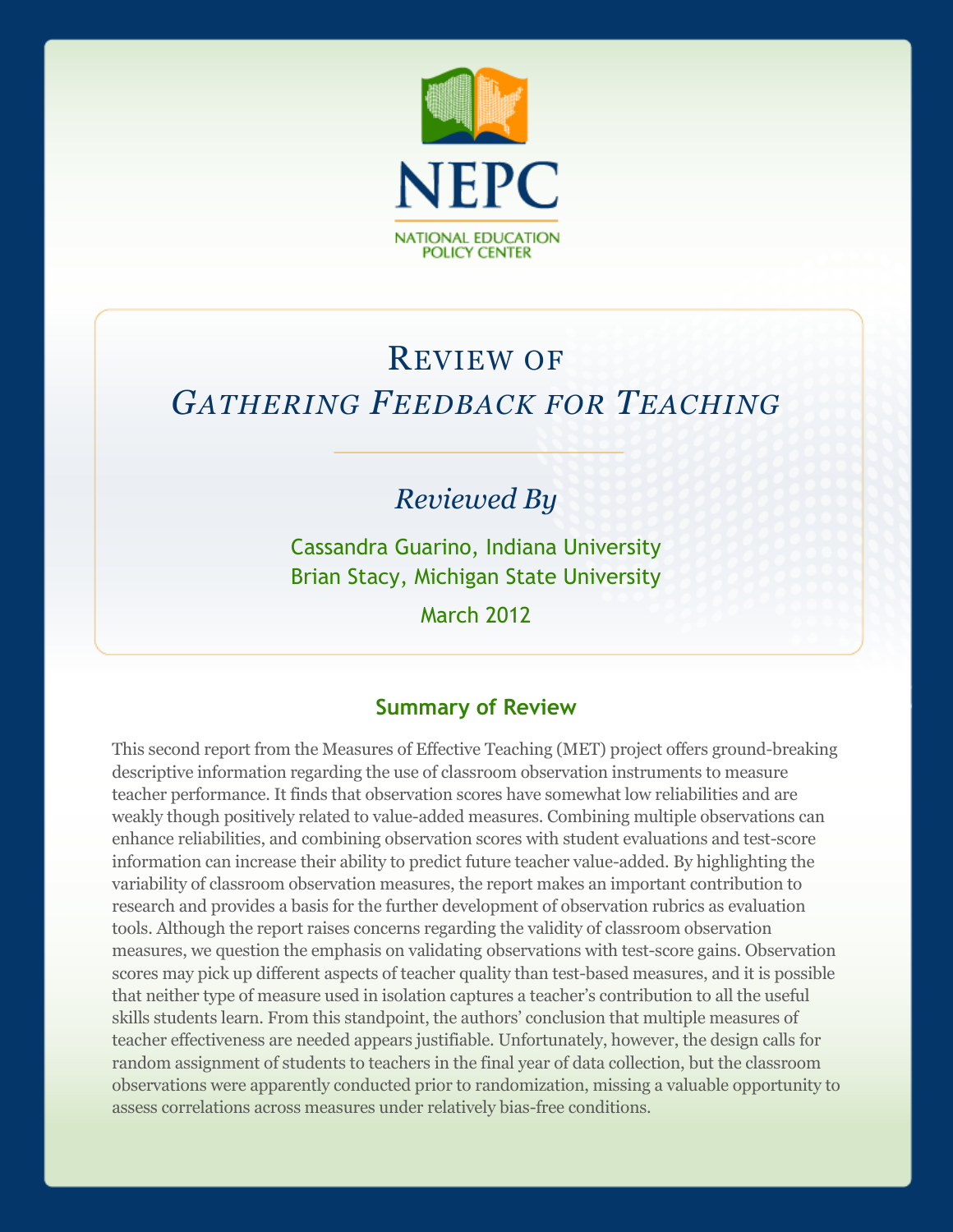**Kevin Welner**

*Project Director*

**William Mathis** *Managing Director*

## **Erik Gunn**

*Managing Editor*

## **National Education Policy Center**

**School of Education, University of Colorado Boulder, CO 80309-0249 Telephone: (802) 383-0058**

**Email: NEPC@colorado.edu http://nepc.colorado.edu**

**Publishing Director: Alex Molnar**



This is one of a series of Think Twice think tank reviews made possible in part by funding from the Great Lakes Center for Education Research and Practice. It is also available at http://greatlakescenter.org.

*This material is provided free of cost to NEPC's readers, who may make non-commercial use of the material as long as NEPC and its author(s) are credited as the source. For inquiries about commercial use, please contact NEPC at nepc@colorado.edu.*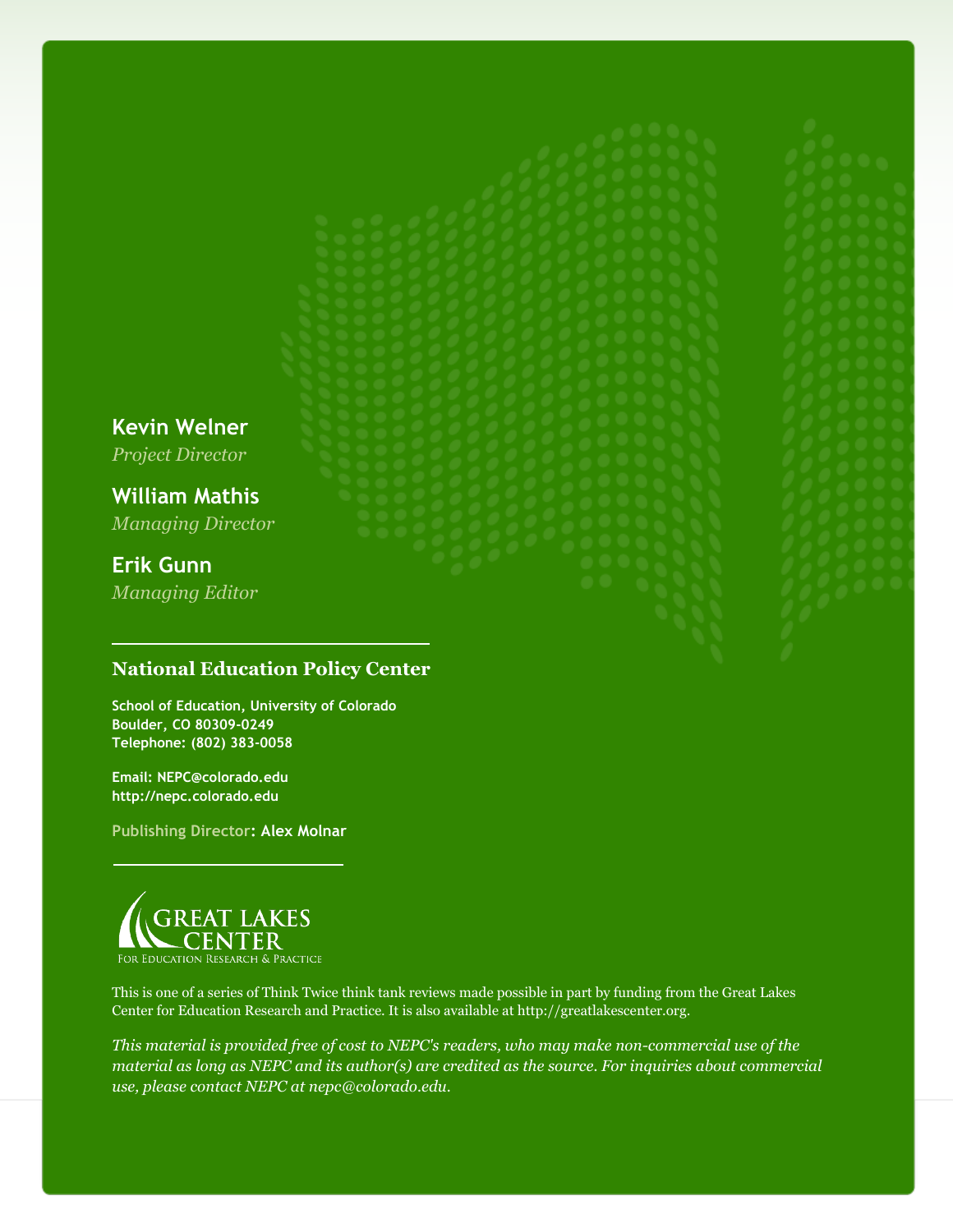## REVIEW OF *GATHERING FEEDBACK FOR TEACHING: COMBINING HIGH-QUALITY OBSERVATION WITH STUDENT SURVEYS AND ACHIEVEMENT GAINS*

*Cassandra Guarino, Indiana University Brian Stacy, Michigan State University*

## **I. Introduction**

The Bill and Melinda Gates Foundation has funded a large-scale study to evaluate several methods of judging teacher effectiveness. This is timely as school districts are looking to implement teacher-evaluation systems to identify high- and low-performing teachers, and, in many cases, are using these evaluations to make important decisions. This second report to come out of the study, *Gathering Feedback for Teaching: Combining High-Quality Observation with Student Surveys and Achievement Gains*, 1 focuses on an evaluation method in which videotaped lessons, evaluated by trained raters, are used to assess teachers.

This is the first large-scale study of classroom observations as a means of evaluating teachers. Using classroom observations, specific feedback can be given to teachers to help improve their instruction. Instruction of non-cognitive skills or particular types of cognitive skills that are not captured by student test scores can be observed. Also, classroom observations may be more difficult than test-score-based evaluations to game.

Such a system raises several concerns, as well. Observation systems will likely be expensive, so the benefits of this system must be compared with its costs. It is unclear how well these measures correlate with student outcomes. The level of reliability of classroom observations in typical applications is unknown. Finally, it is not clear whether an evaluator can separate the effect of teachers from the effect of the composition of students in the classroom.

The MET study makes an important contribution to answering some of these questions. The authors study the reliability of classroom observations. In addition, they examine how well classroom observation ratings can predict student test score gains and discuss the possible benefits of using multiple measures in conjunction with each other.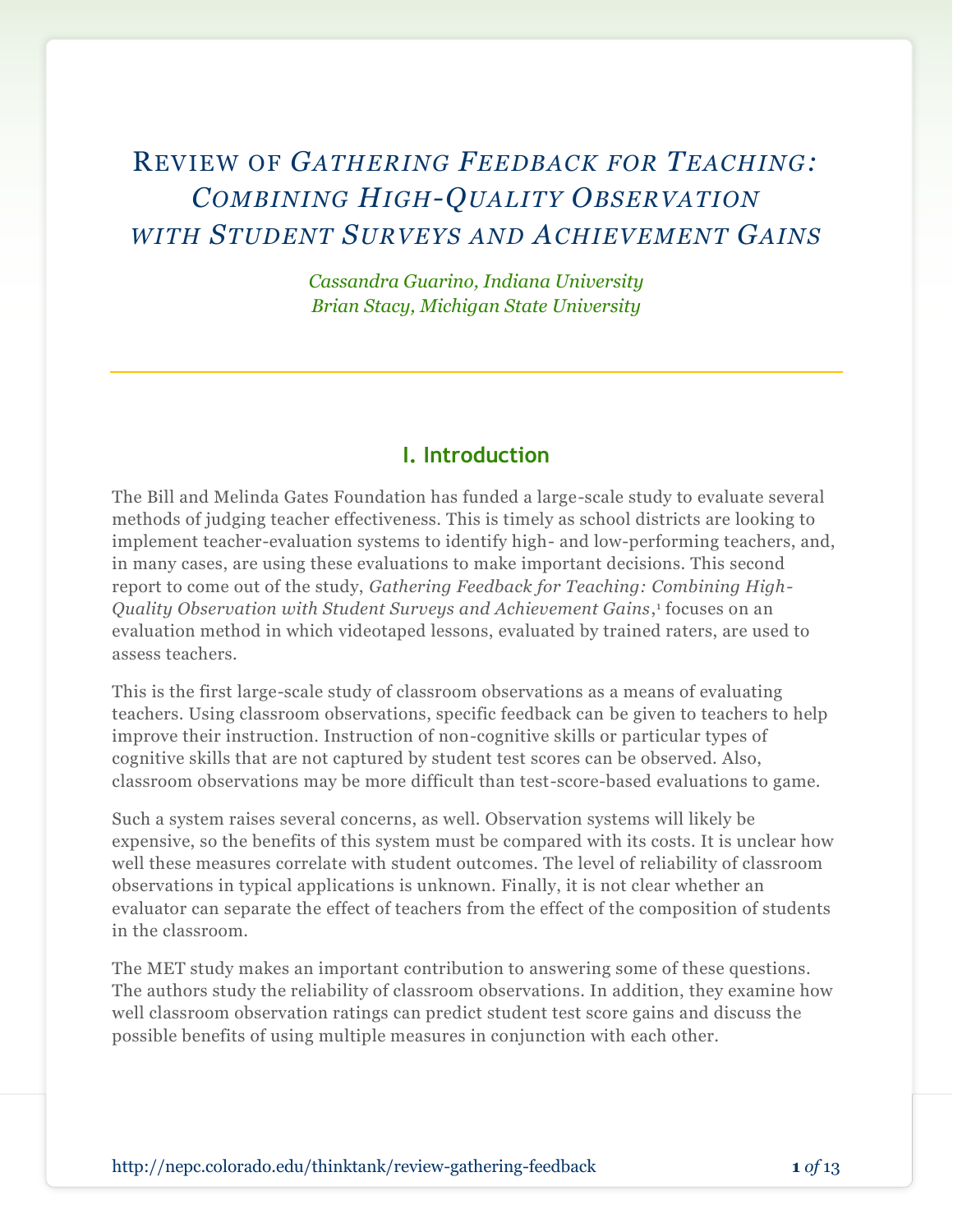## **II. Findings and Conclusions of the Report**

The authors report five primary findings:

- 1. The study examines five classroom observation systems and finds that they all "were positively associated with student achievement gains" (p. 6).
- 2. For all five observation instruments, "Reliably characterizing a teacher's practice requires averaging scores over multiple observations" (p. 8).
- 3. "Combining observation scores with evidence of student achievement gains and student feedback improved predictive power and reliability" (p. 9).
- 4. "In contrast to teaching experience and graduate degrees, the combined measure identifies teachers with larger gains on the state tests" (p. 10).
- 5. "Teachers with strong performance on the combined measure also performed well on other student outcomes" (p. 11).

The authors also put forward three primary conclusions:

- 1. "Achieving high levels of reliability of classroom observations will require several quality assurances: observer training and certification; system-level 'audits' using a second set of impartial observers; and use of multiple observations whenever stakes are high" (p. 13).
- 2. "Evaluation systems should include multiple measures, not just observations or value-added alone" (p. 14).
- 3. "The true promise of classroom observations is the potential to identify strengths and address specific weaknesses in teachers' practice" (p. 14).

## **III. The Report's Rationale for Its Findings and Conclusions**

The authors provide a wide range of statistics and figures to support their findings. The five classroom observation instruments produce teacher effectiveness scores that are positively related to measured student achievement gains on standardized tests. <sup>2</sup> A variety of correlations are considered. The raw correlations between the observation instruments and test score gains in mathematics from prior years range from .09 to .27, and statistics that attempt to retrieve the correlation with "underlying value-added" are slightly larger, ranging from .12 to .34 (Table 13, p. 46). The correlations for English language arts are also positive but slightly lower than those for mathematics. They range from .06 to .08 for the raw correlations and .09 to .12 for the correlation with underlying value-added (Table 17, p. 53).

An important property of an evaluation method is reliability, which is discussed at length. The reliability of a classroom observation score is defined as the fraction of the variation in observation scores due to the true variation in teacher quality along the dimension studied by the instrument. This gives us a sense of how much noise there is in the measure relative to the signal of teacher quality. A reliability of one would indicate that any variation in the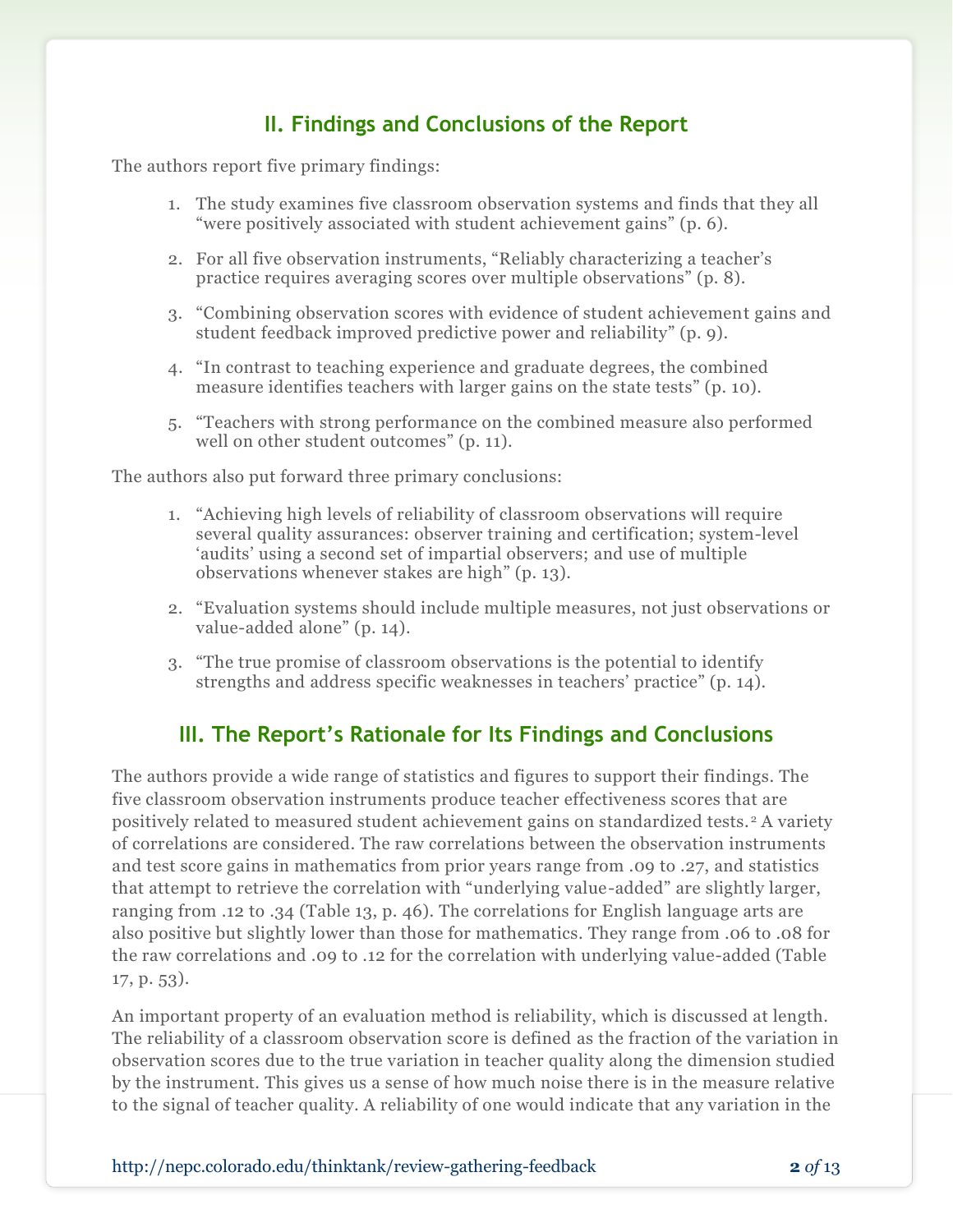classroom observation score is solely due to differences in teacher quality. A reliability near zero would indicate that the measure is so contaminated with other factors that it offers little information on teacher quality. As the authors point out, several factors besides the quality of the teacher can affect observation scores. For example, there could be differences in how raters perceive instructional quality. Also, each teacher has lessons that are stronger or weaker than others, so a particular lesson rated may be unrepresentative of the average quality of the teacher across several lessons. Other idiosyncratic factors in the classroom at a given time may also influence a rater's perception of the teacher.

In the MET study, the reported reliability of an overall teacher effectiveness score derived from the observation of a single lesson ranges from .14 to .37, depending on the instrument used (Table 11, p. 35). To add some context to this number, after making some simplifying normality assumptions and assuming the noise in the measure follows classical

## *It is unclear what samples are contributing to the various analyses presented in the report.*

measurement error assumptions, if the reliability is .37, then the probability that a teacher one standard deviation above the average in teaching quality is rated below average using the measure is approximately 22%. Adding in multiple observations from different lessons and by different observers increases the reliability. Having four lessons scored and taking the average increases the reliability to a range of .39 to .67. Having a reliability of .67 means the probability of misclassifying a teacher as below average when he or she is actually one standard deviation above the mean is around 8%. This is certainly an improvement but the measure is still far from definitive – particularly for high-stakes applications. The authors' conclusion that averaging scores over multiple observations is important is certainly warranted, but, as their analyses reveal, even this may not be sufficient to avoid a nontrivial amount of misclassification.

When classroom observation measures, student evaluations, and teacher value-added measures are averaged together, the combined measure correlates more highly with a teacher's "underlying value-added" than does the observation measure alone. For example, the correlation between the Framework for Teaching instrument and underlying valueadded for mathematics is .19 using the instrument alone but jumps to .72 when the instrument score is averaged with value-added measures and student evaluations (Table 16, p. 51). The corresponding correlations for the Framework for Teaching instrument and underlying value-added in English and language arts are .11 and .40 (Table 20, p. 55).

The combined measure of classroom observations using the FFT instrument, student achievement gains, and student survey information better predicts student achievement gains than does teaching experience or degree level. The difference in student achievement gains on standardized tests associated with teachers with a master's degree and those without is statistically insignificant at the 5% level, and the point estimates suggest that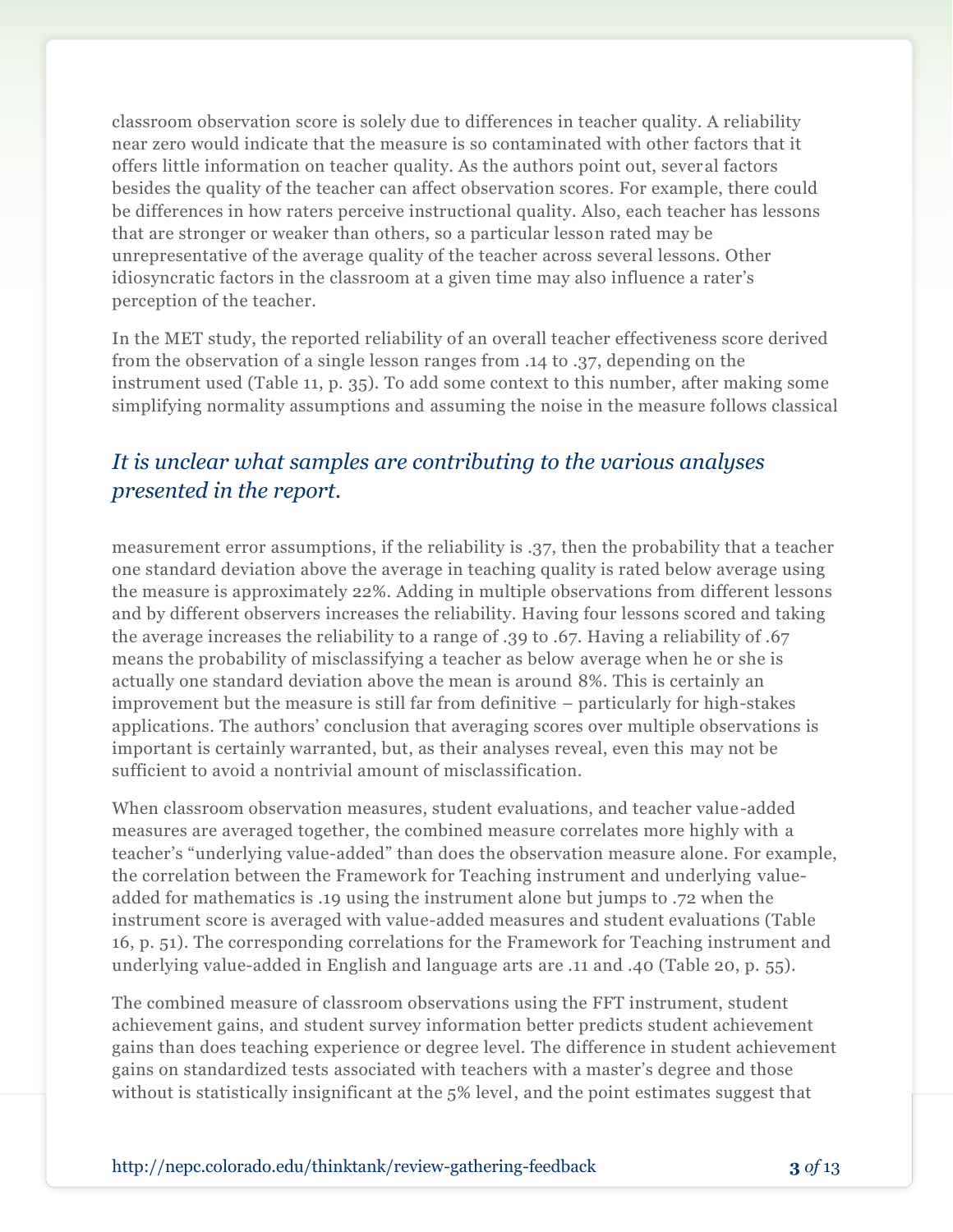teachers with master's degrees had student test gains that were 0.03 standard deviations larger than those without in math and actually 0.02 standard deviations lower gains for ELA. The difference in gains associated with teachers with 12 or more years of experience and those with fewer than three years are also statistically indistinguishable, but the point estimates suggest a gain that is 0.01 standard deviations larger for math and 0.02 larger for ELA for those with 12 or more years of experience (Figure 5, p. 10). However, there are reasons to think this result may be understated.<sup>3</sup> The difference in student achievement gains between teachers rated in the top 25% and those in the bottom 25% on the combined measure is larger in magnitude, 0.21 standard deviations for math and 0.07 for ELA, than the other differences and statistically significant at the .001 level. The authors therefore conclude that student achievement growth has a stronger relationship to the combination of measures being evaluated in this study than to teachers' levels of education and experience.

The observation ratings are also positively related to scores on other (more open-ended) standardized tests in math and English language arts and to self-reported student psychological outcomes. The instruments predict differences between the top and bottom quartiles on these outcomes in a statistically significant way, typically at the 1% level. The estimated difference for the Balanced Assessment in Mathematics exam was 0.13 standard deviations and 0.13 for the Stanford 9 reading exam. The difference between those in the top and bottom quartiles for student effort, as reported on student surveys, is 0.24 standard deviation units in math classes and 0.22 in ELA. For positive emotional attachment, the difference between the top and bottom quartile is 0.46 standard deviation units in math and 0.33 in ELA. (Tables 15 and 19, pp 49 and 55).

## **IV. The Report's Use of Research Literature**

The report is sparing in its reference to research literature and does not review all the pertinent literature on the topic. Some points that we discuss below are raised in literature that is not discussed in the report.

## **V. Review of the Report's Methods**

The study spans two years, 2009-10 and 2010-11, and collects several types of data on teacher effectiveness using a sample of nearly 3,000 volunteer teachers from grades 4 through 9 in six districts selected by the research team from different parts of the country. District selection criteria are not discussed nor is there a description of incentives, if any, offered to teachers in exchange for their participation. No information is given regarding the distribution of teachers across grades within the sites.

The data include student test scores, classroom observations, and student evaluations of teacher performance. The test scores comprise state assessments in reading and mathematics and one other, more open-ended, type of assessment in each of the two subject areas administered by the study team.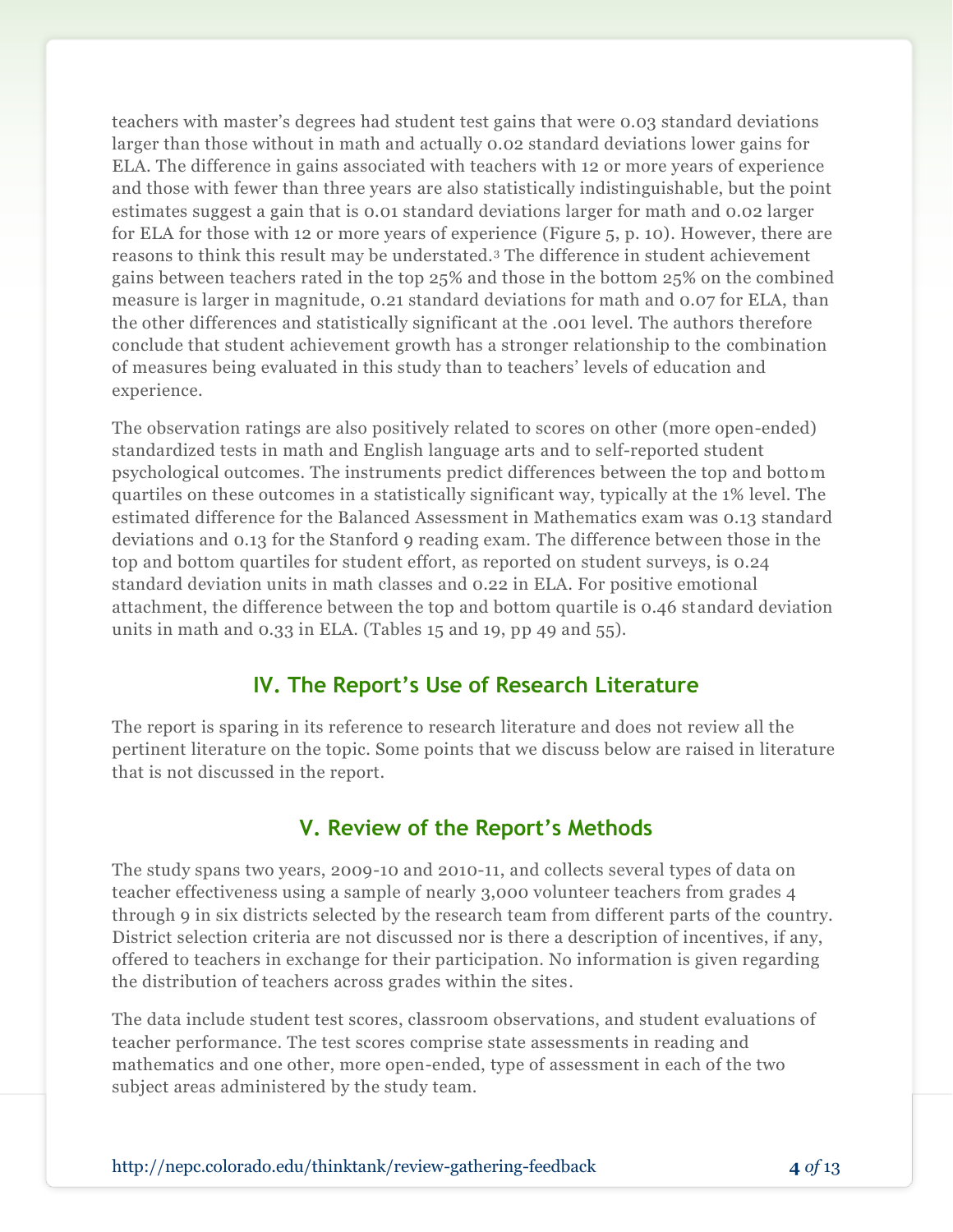The test score data used in the report were collected for the year 2009-10, supplemented by test score data on 44% of the sampled teachers for 2008-09. Thus, value-added measures of teacher performance are computed for all teachers in 2009-10 and for a subset of teachers in 2008-09 as well. More than half of the teachers taught more than one section of their course in 2009-10, so more information was available on those particular teachers. For this subsample, value-added measures were also computed separately for different sections taught by the same teacher.

A key feature of the study design is that teachers were randomized to classrooms in 2010- 11, thus affording researchers the opportunity to compute value-added measures of teacher performances with fewer validity issues for that year. However, the test scores used in this particular report were from 2009-10 and were thus apparently collected prior to randomization.

The classroom observations consisted of ratings of video-taped lessons in 2009-10 using five different rubrics.<sup>4</sup> Efforts were made to collect tapes of more than one lesson per teacher.

The student evaluations of teacher performance were based on a survey conducted in 2009-10. A description can be found in the initial MET report.<sup>5</sup> However, response rates are not reported, and we are not told whether the survey was voluntary or mandatory.

It was necessary to piece together the above description to the best of our understanding based on information interspersed throughout the report. It is difficult to locate a concise and complete description of the study design in the report (or in the prior report). This is problematic because the lack of clear and complete study design information effectively prevents other researchers from fully judging the import of the study's findings .

The research design appears to have several desirable features.

Multiple measures constitute a core strength of the study. Test scores are collected on two different types of tests—a high-stakes test in multiple-choice format and a low-stakes test in a more open-ended format—for each subject area. Four classroom-observation instruments are used for math and three for reading. The student evaluations add a dimension of teacher performance that is often neglected in studies of effectiveness.

Having repeated measures for the same teacher is of great importance. As a result, the study sheds considerable light on the reliability of various observation tools, and that of value-added measures as well.

The randomization of teachers to classrooms in the study's second year constitutes another key strength of the study by adding credibility to the value-added measures of teacher performance in that year. However, this report does not utilize post randomization data.

The study design also appears to have weaknesses, some of them easier to surmount than others. Generalizability is compromised by the fact that teachers were volunteers. The volunteer teachers were somewhat younger than average for their districts. It may be the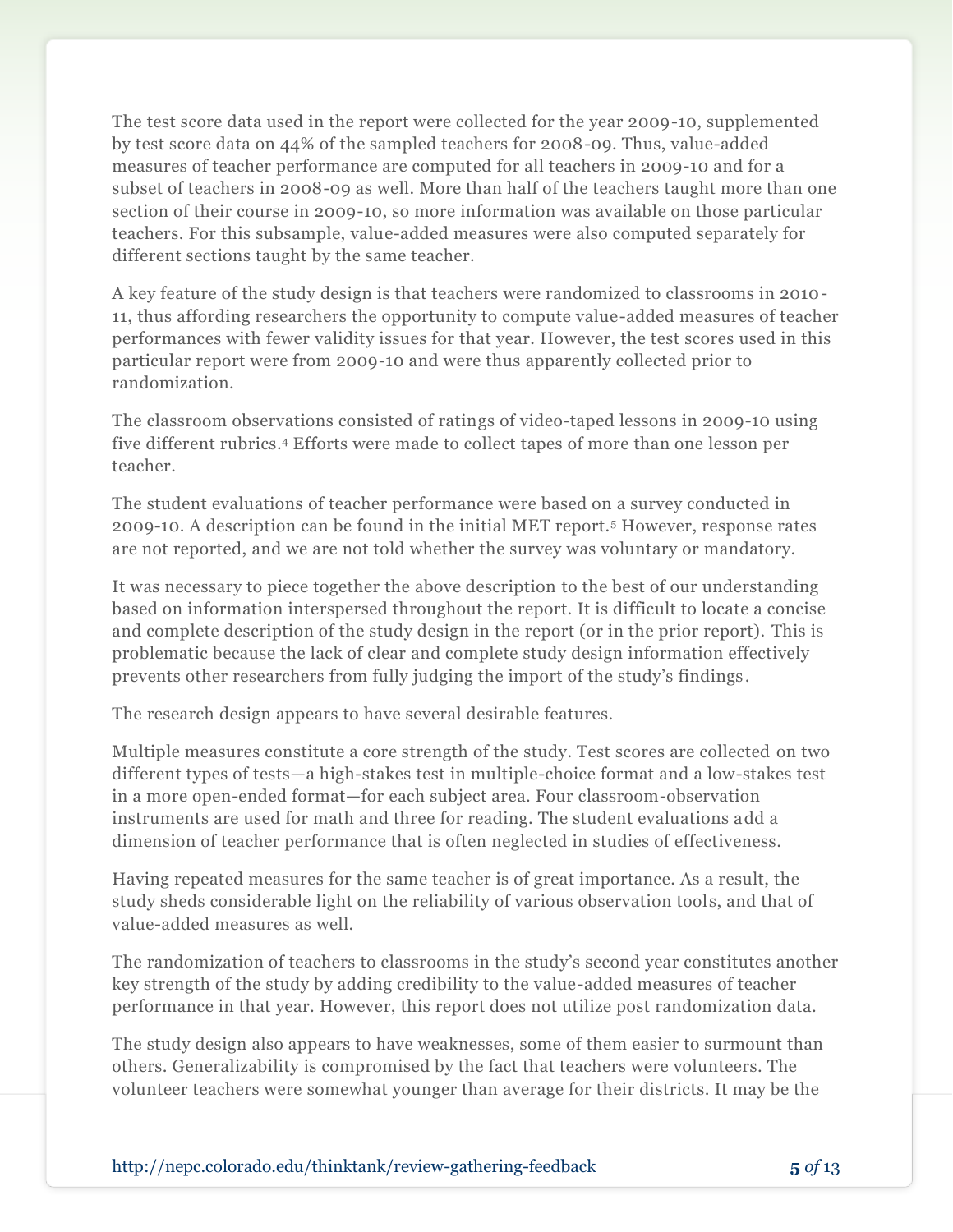case that younger teachers are more willing to undergo randomization to students than more experienced teachers who may be used to getting students who are somewhat easier to teach. Younger teachers may be better or worse teachers than experienced teachers, the quality of their teaching may be more likely to fluctuate from one lesson to another, they may have more incentive to change their teaching if they do not have tenure, and they may be more subject to a Hawthorne effect—i.e., modifying their teaching as a result of being studied. Despite these considerations, unless entire schools or districts could be persuaded to require the participation of all their teachers, it would be difficult to find a way to enlist participation that overcomes the problems associated with voluntary participation.

An important concern is that it appears that neither the classroom observations nor the student evaluations will be conducted again after randomization. If this is the case, then it is very unfortunate, as these measures may be affected by non-random assignment of students to teachers in much the same way that test-based measures may be affected. It appears that the design has missed an important opportunity to detect true parallels and contemporaneous correlations across different measures.

There are other possible weaknesses in the design about which we can only speculate because not enough information about the design is provided. For example, the report does not reveal how districts were selected or whether any of the districts used valueadded measures of teacher performance for evaluation purposes with stakes attached at the time of the data collection. What incentives were awarded to the teachers who participated is also not reported. Moreover the report provides no information on how the randomization was conducted and how teacher volunteerism may have played into this. Can a principal successfully randomize teachers to classrooms if not all teachers volunteer for the project and if non-random assignment has been used in the past to improve retention of particular teachers? We don't know.

In addition, the issue of variability in measurement across districts and grades is insufficiently discussed. It is unclear what samples are contributing to the various analyses presented in the report. Although the study includes nearly 3,000 teachers, several restrictions noted in the appendix reduce the sample size to 1,333. When these are further divided by district and grade, it may be that certain analyses are being conducted on unevenly distributed or small samples. The fact that we have no information on the distribution of teachers across districts and grades and no "N"s reported on the various tables gives rise to questions. In the effort to reach more national sites and more grades, the study designers have sacrificed some potential uniformity in the sample and thus increased the noise in their aggregate measures. The authors should have reported Ns on the tables as well as the final composition of the sample broken down by district and grade, since the relationships explored may differ along these dimensions.

There are issues with some of the methods used in the report. An issue related to the value-added approach is the use of average residuals rather than coefficients on teacher dummies in computing teacher performance measures. The authors use a specification in which student test scores are regressed on prior test scores, other student characteristics, and classroom characteristics. The residuals in these regressions are then averaged by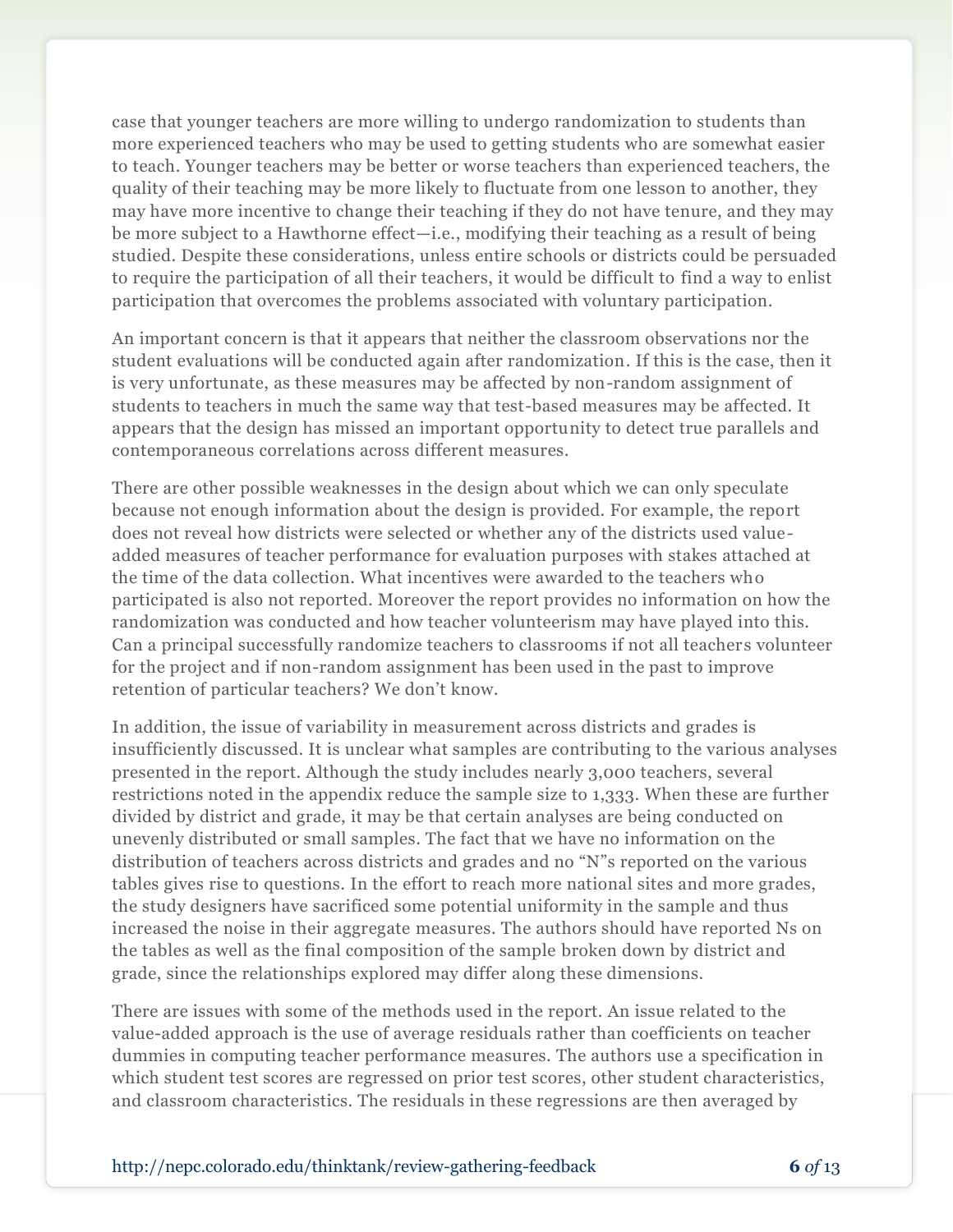classroom to create the teacher value-added performance measure. Student achievement gains are measured by residuals in a regression of current test scores on prior test scores controlling for a set of student and classroom characteristics. Since teachers are not randomly assigned to classrooms in this round of analysis, correlation between lagged test scores (or other student characteristics) and teacher assignment is not "partialed out" in the residual method and can lead to bias.<sup>6</sup> Regression analysis accomplishes this partialling out when the teacher dummies and student characteristics are both explicitly included in the specification. The average residualing method is biased when teacher assignment is nonrandom. It may be the case that the correlation is minimal in this sample—for example, tracking of some sort is a precondition for the correlation and there may be virtually no tracking in these classrooms—however, no information is provided on whether or not attempts were made to detect any type of tracking. <sup>7</sup> Clearly the teacher dummy variable specification was not used in order to allow for the inclusion of classroom "peer" variables without a large loss of sample. However, it is not clear that the one sacrifice was more justifiable than the other. Although the authors mention in a footnote (footnote 36, p. 42) that their specification differs little from the teacher fixed-effects specification, it is unclear whether they have verified this with their data or are simply making this assumption.

An additional methodological issue concerns the computation of the inflated correlations from raw correlations, which is done to remove the effect of noise in the measures. This computation assumes the measure is bias-free and that the error is independent of the "true score." There are reasons to question both assumptions.<sup>8</sup> First, because the randomization is not yet done, the measures may be biased. Second, the different characteristics of the state tests used in different districts may lead to non-random differences in the ways teachers are being evaluated.

Other issues arise from the report's presentation and omissions. Its preferred statistic, the difference between the top and bottom quartile, is somewhat difficult to interpret. The myriad types of correlations used in the various tables are not always clearly explained or labeled. The lack of reported standard errors or p-values is an important omission.<sup>9</sup> The lack of a simple raw correlation table including *all* the teaching effectiveness measures and significance is an omission that is both surprising and frustrating. A full technical appendix showing all equations and the exact formulas used in calculations would have been helpful.

## **VI. Review of the Validity of the Findings and Conclusions**

The study aims to shed light on the question of how to measure effective teaching and provides some excellent data for that purpose. Many of the analyses, however, focus on a somewhat different research question: how well do classroom observations and student evaluations predict teacher value-added measures on tests? Unfortunately, none of the measures including value-added measures (even after randomization), can claim to provide a complete picture or gold standard of effectiveness. The title of the last chapter, "Validating Classroom Observations with Student Achievement Gains," signals a point of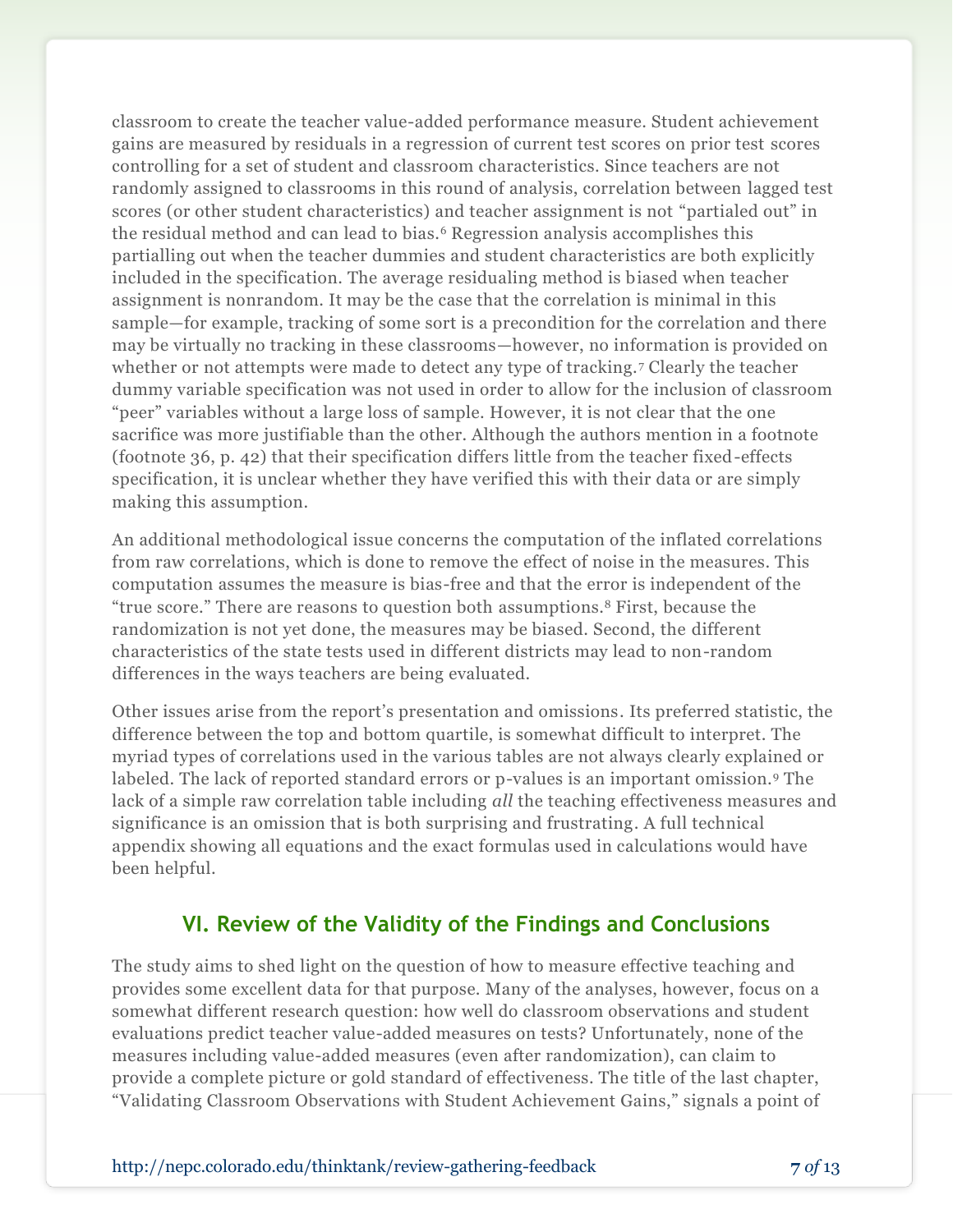view that considers value-added measures of teacher performance to be valid *a priori*, a view that is still disputed in the research literature. <sup>10</sup>

Classroom observations do not necessarily have to be strongly related to student test score gains for the measures to provide useful information on teacher effectiveness. Many of the competencies evaluated may point out contributions to learning that are not well captured on standardized tests or that may be more strongly related to non-cognitive skills, which some studies have suggested greatly influence later life outcomes. <sup>11</sup> As an example, one of the instruments, the *Framework for Teaching*, assesses teachers on the following dimensions: creating an environment of respect and rapport, establishing a culture of learning, managing classroom procedures, managing student behavior, communicating with students, using questioning and discussion techniques, engaging students in learning,

## *One hoped-for outcome of the study will be to revise classroom observation instruments.*

and using assessments in instruction (p. 22). A teacher with expertise in managing student behavior, for instance, may not produce notably large test score gains as a result of this expertise, but may have a long-term impact on skills students need to be successful later in life. Validating classroom assessments may require more complex approaches than a comparison of the measures with test-score gains. And since the report concludes that "evaluation systems should include multiple measures, not just observations or valueadded alone," it would be helpful to take a somewhat agnostic view of the relative validity of various performance indicators.

Combining the measures together did improve both the predictive power for student test score gains and overall reliability compared with the classroom observation ratings on their own. However, the improved predictive power and reliabilities are driven by the high correlation between student achievement gains and underlying value-added and the high reliability of the student surveys, which is evident in tables 16 and 20 (pp. 51 and 55). It would be interesting to see the correlation and reliability with only the student achievement gains and student surveys together. If the sole goal is to maximize reliability and correlation with test scores, then the classroom observations do not appear to add much and dropping them altogether might be best. We view the evidence presented in the report as suggesting that classroom observations are somewhat noisy and weakly related to student achievement gains. It would be possible to come to a different conclusion than the authors: that classroom observations are not worth the time, cost, and effort. However, test scores may not pick up all the useful skills that students learn in schools, and classroom observations may convey different information on teacher quality.

It should be noted that the authors did take some steps to collect other indicators of student achievement, such as the survey information on student effort and emotional attachment. However, it is not clear that these measures adequately capture all of the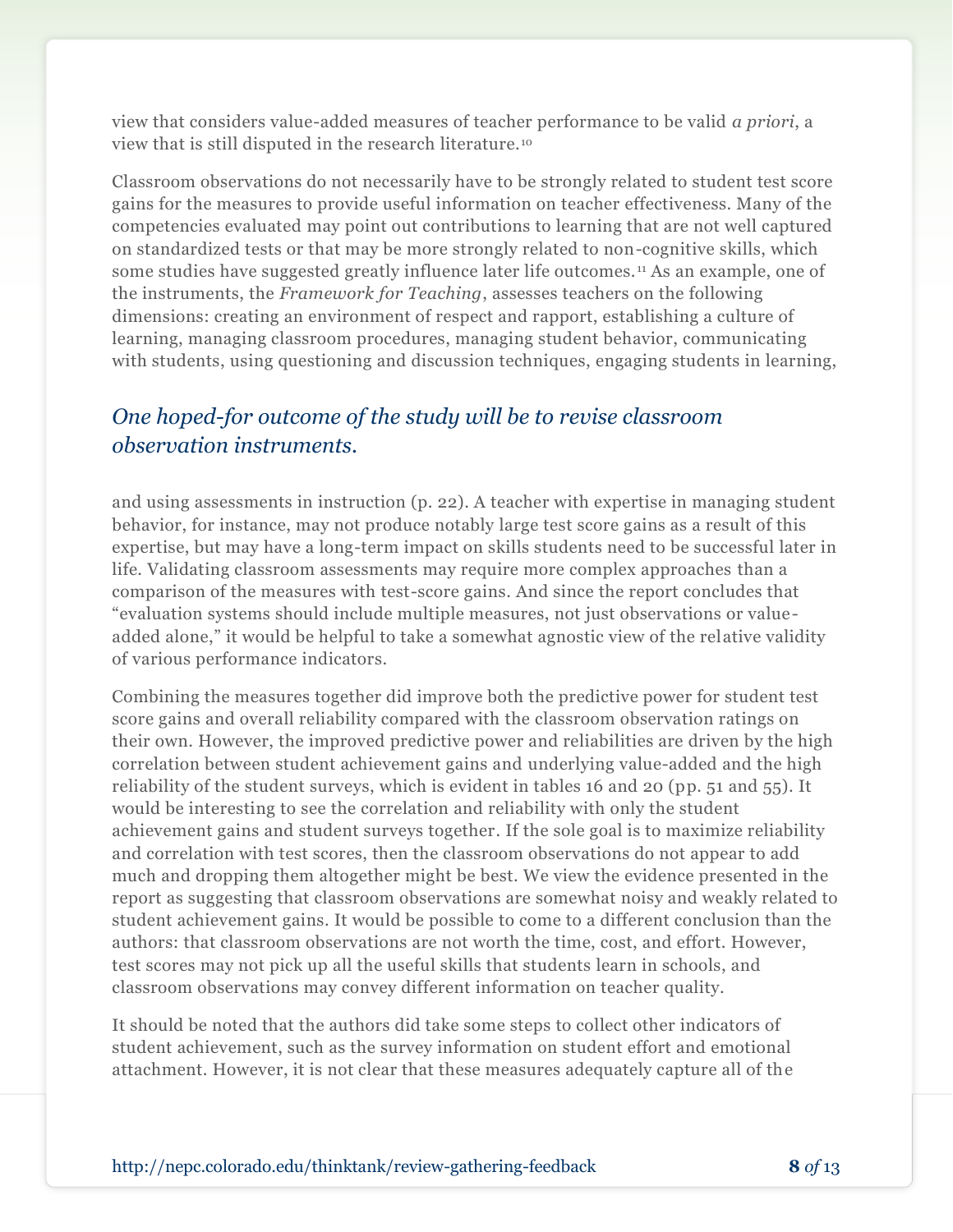important contributions teachers make either. More research will be needed to validate classroom observations as a measure.

Much training on the part of raters was needed to calibrate the ratings of classroom observations. Moreover, the disattenuated correlations below 0.7 in Table 10 across some of the instruments suggest that the instruments may emphasize different skills. Moreover, the observation measures seemed to do a good job of picking up certain skills like classroom management but were less reliable in other important areas for which teachers might need feedback, such as "questioning," "working with students," or "intellectual challenge" (Table 11, p. 35). The observation rubrics differed in what they tried to assess. It is not surprising that the two "generic" instruments, the CLASS and the FFT, which focused more on classroom dynamics, were more strongly correlated with each other than with the instruments that attempted to get at the transmission of content knowledge. Given these findings, the claim that, "The true promise of classroom observations is the potential to identify strengths and address specific weaknesses in teachers' practice," seems premature. It is not clear that the observation rubrics analyzed in this study deliver that information in a clear and reliable manner at this time.

These issues should not obscure the fact that the report lays solid groundwork in analyzing and synthesizing the results of different observation instruments—work that can be used to improve these instruments or the methods used to combine them to capture key aspects of teaching quality. One hoped-for outcome of the study will be to revise classroom observation instruments. Given that this form of evaluation is relatively expensive, it is important to have a good justification for adopting it and for adopting particular instruments.

## **VII. Usefulness of the Report for Guidance of Policy and Practice**

The MET study has undertaken considerable work to quantify effective teaching. The data and information contained in the report further our knowledge of the interrelationships among different measures of teaching quality and provide a valuable contribution to teacher-effectiveness research. Furthermore, the authors are committed to making the data available to other researchers in the future, which will likely produce many helpful studies. In addition, data from the MET study can help lay the groundwork for the development of better measures, based on both tests and observations, in the future.

This particular report studies classroom observation ratings in depth and holds them up to greater scrutiny than they have been held to in the past. This is a particularly helpful contribution to the knowledge base on teacher effectiveness measures because until now, much of the national debate over the validity and precision of teacher effectiveness measures has focused almost exclusively on value-added based on test scores. This report shows that observation measures likely have at least as many validity and reliability issues as do measures based on standardized tests. Thus they should be considered equally controversial.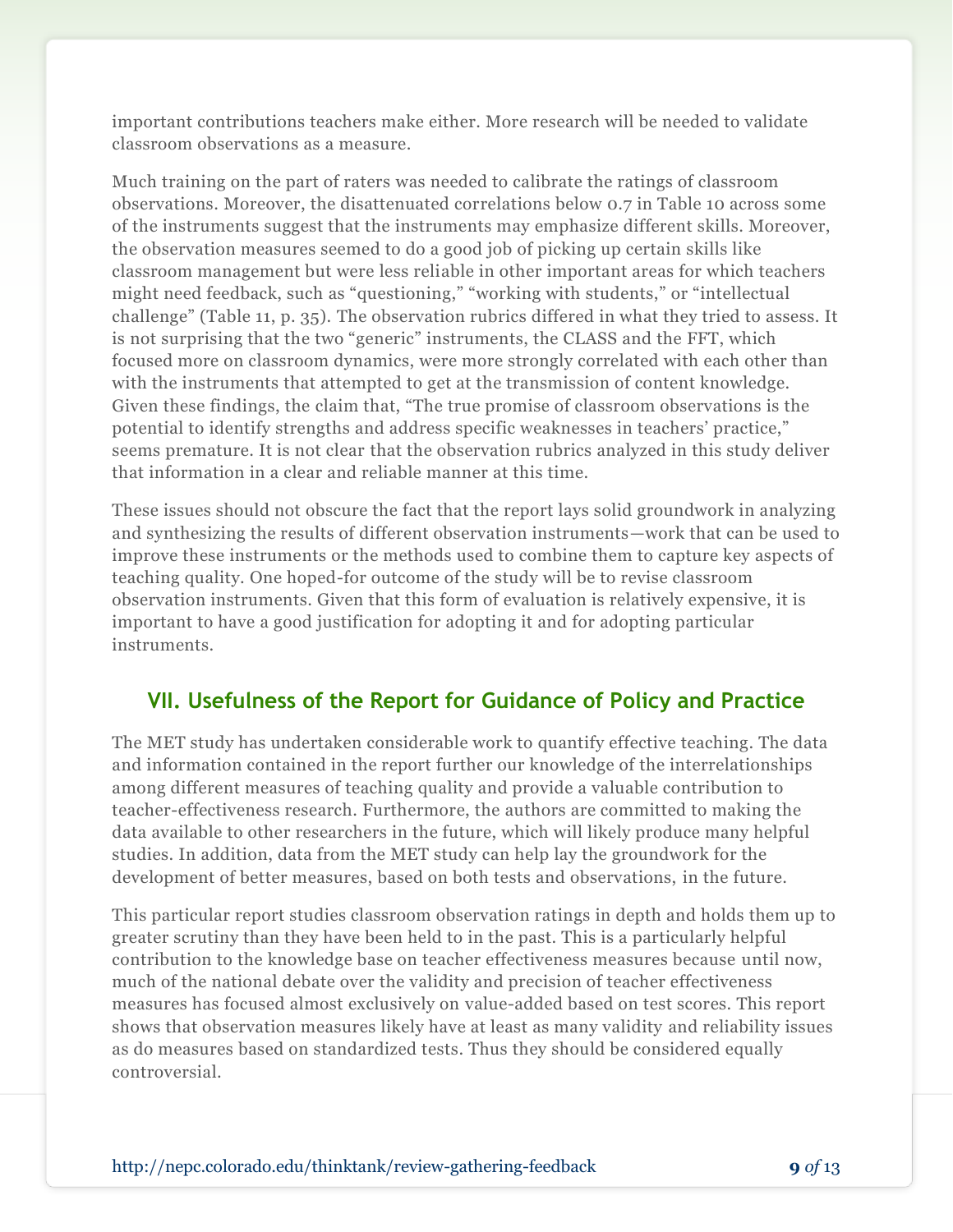This report illuminates the complexity of the construct "effective teaching." One explanation for the finding that classroom-observation scores and measured teacher valueadded are positively but weakly related could be that teaching may be more multi-faceted than is measured by either standardized tests or observation rubrics. In fact, they may be capturing somewhat different aspects of teacher effectiveness, with classroom observations slightly more adept at picking up the transmission of non-cognitive skills and test scores somewhat more helpful in picking up the transmission of cognitive skills. Despite the imprecision of the various indicators, taken together they might supply valuable, though not definitive, information regarding a teacher's effectiveness.

In addition to addressing several questions related to classroom observation instruments, the report raises several other interesting questions. Given the cost and painstaking efforts required to train classroom observers, can districts implement a classroom-evaluation system that creates a highly reliable measure? Do the classroom observations pick up on non-cognitive skills? Can the feedback they provide improve teaching effectiveness in a meaningful way?

As policymakers consider the policy implications of this study's findings, two points made in the report and reiterated in the research literature should be kept in mind. One is that the status quo—minimal standards for tenure and salary premiums based on education and experience—may be missing aspects of teacher quality that can be picked up by classroom observation, student surveys, and value-added data. The other is that, given the current state of the art, high stakes should not be attached to any of these measures in isolation.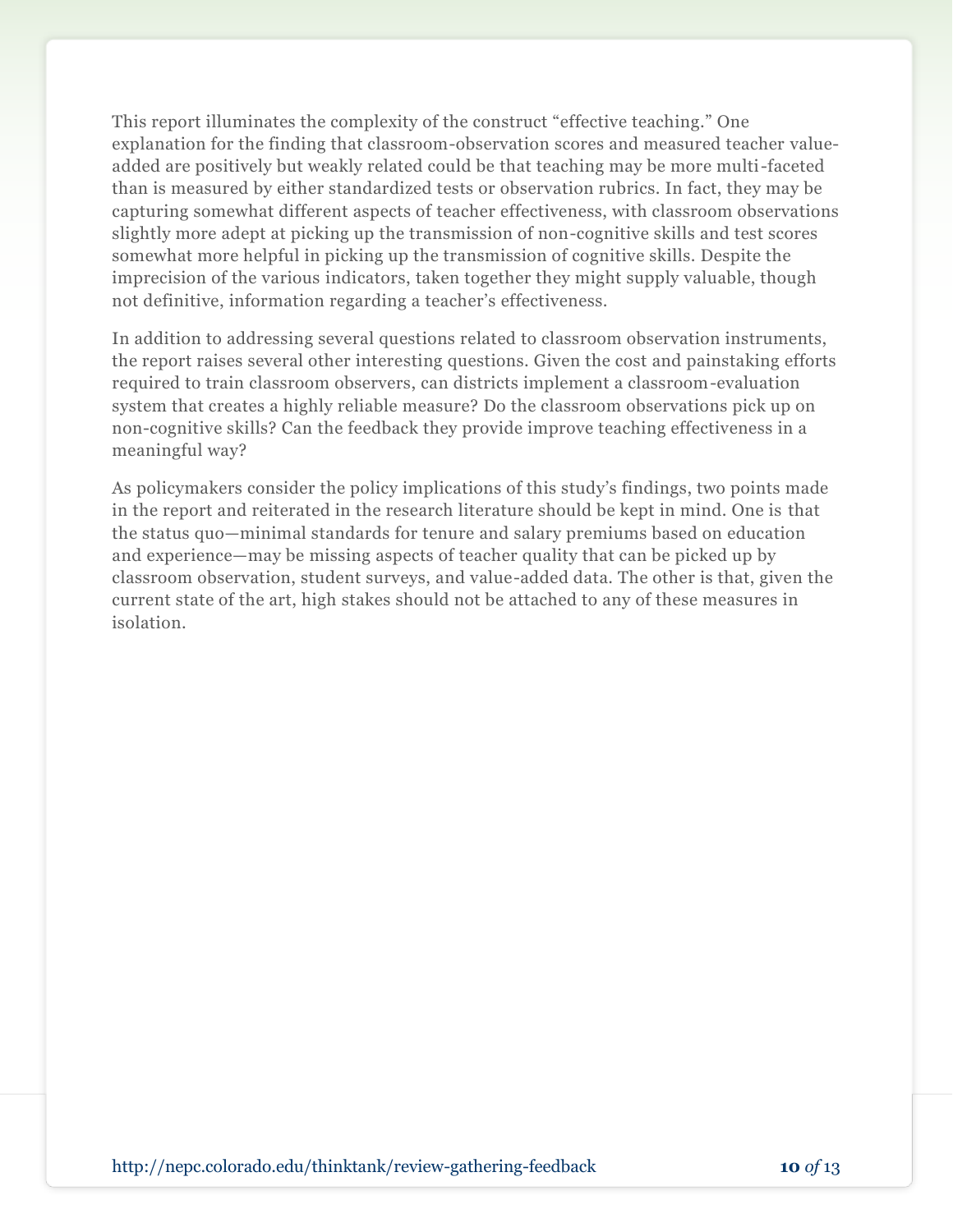#### **Notes and References**

1 Kane, T.J. & Staiger, D.O., et al. ( 2012, Jan.). *Gathering Feedback for Teaching: Combining High-Quality Observation with Student Surveys and Achievement Gains.* MET Project Research Paper. Seattle, WA: Bill & Melinda Gates Foundation. Retrieved January 18, 2012, from http://www.metproject.org/reports.php.

2 Student achievement gains are measured by residuals in a regression of current test scores on prior test scores controlling for a set of student and classroom characteristics.

3 As explained in Rockoff (2004), selection bias in the effect of experience on student achievement gains in a cross sectional study could be created by less effective teachers being more likely to fired, more effective teachers moving on to other higher-paying occupations, teacher quality varying by cohort, as well as other reasons. Rockoff actually finds evidence that experience is a statistically significant predictor of reading as well as math computation test scores after using panel data. The relationship between experience and student score gains could be understated in this report.

Rockoff, J. (May 2004). The impact of individual teachers on student achievement: evidence from panel data. *The American Economic Review 94* (2), 247-252.

4 The rubrics used in the study are: CLASS, Framework for Teaching, PLATO Prime, MQI Lite, and UTOP. CLASS and Framework for Teaching can be used for all subjects. PLATO Prime assesses English language arts teaching. MQI assesses mathematics. UTOP assesses math, science, and computers. A brief description of the rubrics is available in Table 3 (19).

5 The Tripod survey is described in (December 2010) *Learning About Teaching: Initial Findings from the Measures of Effective Teaching Project.* MET Project Research Paper. Seattle, WA: Bill & Melinda Gates Foundation. Retrieved January 18, 2012, from http://www.metproject.org/reports.php.

6 See Guarino, C., Reckase, M., & Wooldridge, J. (2012). *Can Value-Added Measures of Teacher Performance be Trusted?* Working Paper.

7 For methods of detecting tracking, see Dieterle et al. (2012), Rothstein (2010), Aaronson, Barrow, and Sander (2007), and Clotfelter, Vigdor, and Ladd (2006). Rothstein (2011) also raises this issue in his review of the prior MET report.

8 Rothstein (2011) raises similar issues in his review of the prior MET report.

Rothstein J. (2011). *Review of "Learning About Teaching: Initial Findings from the Measures of Effective Teaching Project."* Boulder, CO: National Education Policy Center. Retrieved January 20, 2012, from http://nepc.colorado.edu/thinktank/review-learning-about-teaching.

9 Where it is difficult to compute standard errors, such as perhaps in the adjusted correlations, bootstrapping procedures could be used.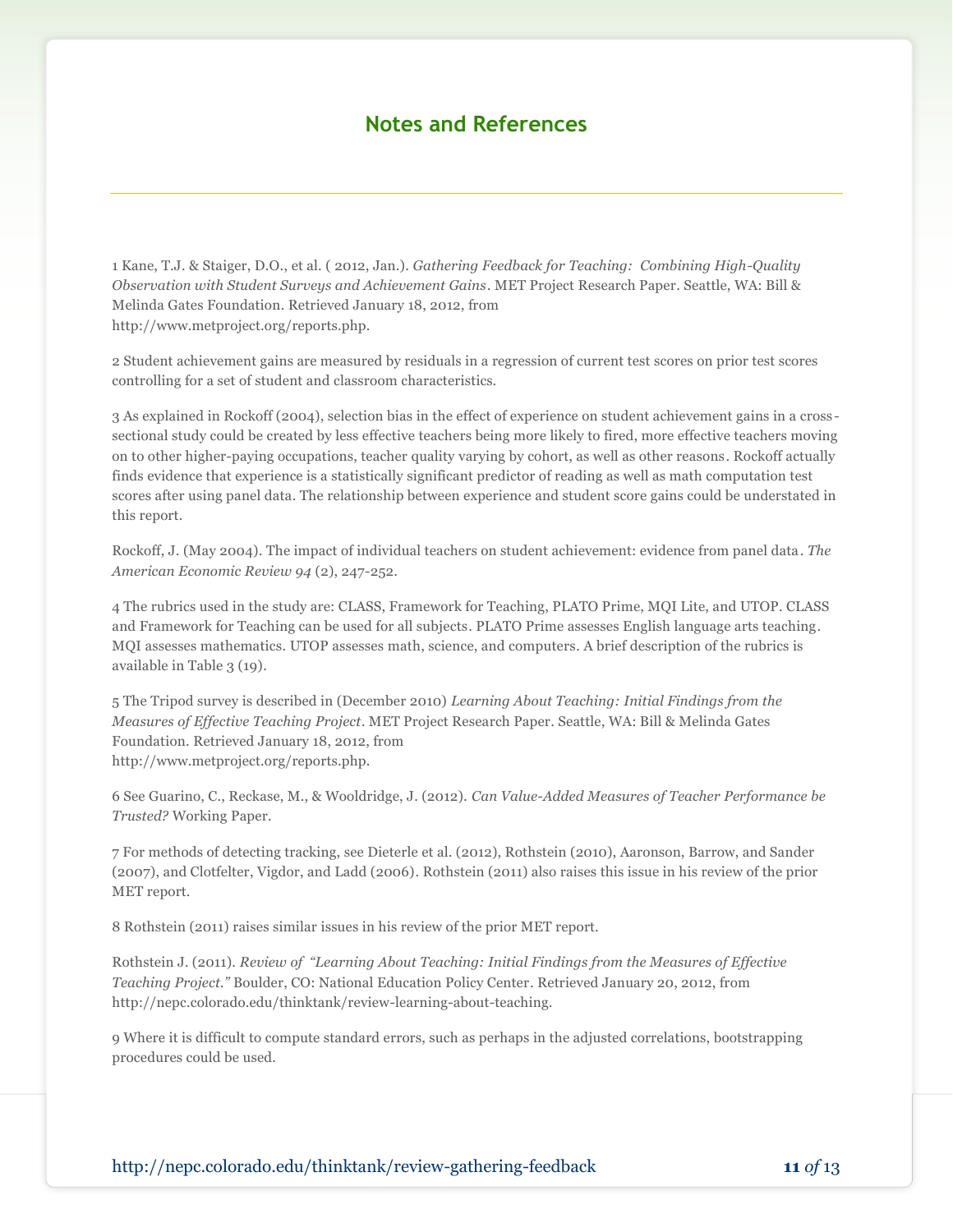10 Several papers cast doubt on the validity of the value-added measures of teacher performance under certain conditions. See, for example,

Rothstein, J. (2010, February). Teacher quality in educational production: tracking, decay, and student achievement. *Quarterly Journal of Economics 125*(1), 175-214.

Corcoran, S., Jennings, J., & Beveridge, A., (2011). *Teacher effectiveness on high- and low-stakes tests.* Working Paper. Retrieved February 8, 2012, from https://files.nyu.edu/sc129/public/papers/corcoran\_jennings\_beveridge\_2011\_wkg\_teacher\_effects.pdf.

Guarino, C., Reckase, M., & Wooldridge, J. (2012). *Can Value-Added Measures of Teacher Performance be Trusted?* Working Paper.

Further, it isn't clear whether all the skills that make for a good teacher are identified using test score gains. A recent paper does suggest, however, that higher value-added estimates are related to positive later life outcomes for students:

Chetty, R., Friedman, J., & Rockoff, J. (2011). *The Long-Term Impacts of Teachers: Teacher Value-Added and Student Outcomes in Adulthood.* NBER Working Paper No. 17699. Retrieved January 31, 2012, from http://www.nber.org/papers/w17699.

11 See Heckman, J., Rubinstein, Y., (May 2001). The importance of noncognitive skills: Lessons from the GED testing program. *The American Economic Review 91* (2), 145-149.

This idea is also discussed in the article *How Does Your Kindergarten Classroom Affect Your Earnings? Evidence From Project STAR.*

Aaronson, D., Barrow, L., & Sander, W. (2007). Teachers and Student Achievement in the Chicago Public High Schools. *Journal of Labor Economics, 25*(1), 95-135.

Chetty, R., Friedman, J., Hilger, N., Saez, E., Schanzenbach, D., Yagan, D. (2010). *How Does Your Kindergarten Classroom Affect Your Earnings? Evidence From Project STAR.* NBER Working Paper No. 16381. Retrieved January 31, 2012, from

http://www.nber.org/papers/w16381.

Chetty, R., Friedman, J., & Rockoff, J. (2011). *The Long-Term Impacts of Teachers: Teacher Value-Added and Student Outcomes in Adulthood.* NBER Working Paper No. 17699. Retrieved January 31, 2012, from http://www.nber.org/papers/w17699.

Clotfelter, C.T., Ladd, H.F., & Vigdor, J.L. (2006). Teacher-Student Matching and the Assessment of Teacher Effectiveness. The Journal of Human Resources, 41(4), 778-820.

Dieterle, S., Guarino, C., Reckase, M, & Wooldridge, J. (2012). *How Do Principals Assign Students to Teachers? Finding Evidence in Administrative Data and the Implications for Value-Added.* Unpublished Draft.

Corcoran, S., Jennings, J., & Beveridge, A., (2011). *Teacher effectiveness on high- and low-stakes tests.* Working Paper. Retrieved February 8, 2012, from https://files.nyu.edu/sc129/public/papers/corcoran\_jennings\_beveridge\_2011\_wkg\_teacher\_effects.pdf.

Guarino, C., Reckase, M., & Wooldridge, J. (2012). *Can value-added measures of teacher performance be trusted?* Working Paper.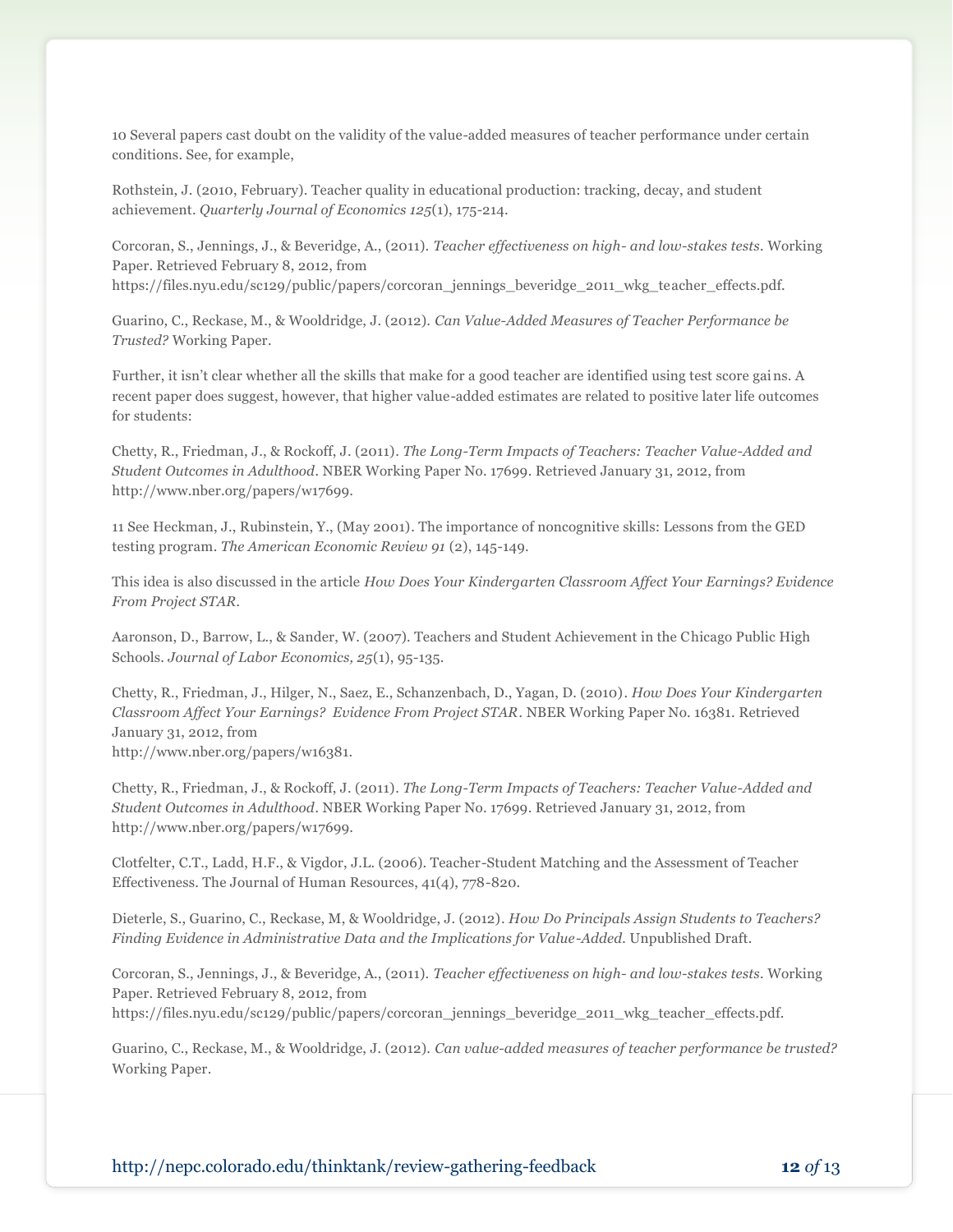Heckman, J. & Rubinstein, Y. (May 2001). The importance of noncognitive skills: Lessons from the GED testing program. *The American Economic Review 91* (2), 145-149.

Rockoff, J. (May 2004). The impact of individual teachers on student achievement: evidence from panel data. *The American Economic Review 94* (2), 247-252

Rothstein, J. (2010, February). Teacher quality in educational production: tracking, decay, and student achievement. *Quarterly Journal of Economics 125*(1), 175-214.

Rothstein J. (2011). *Review of "Learning About Teaching: Initial Findings from the Measures of Effective Teaching Project."* Boulder, CO: National Education Policy Center. Retrieved January 20, 2012, from http://nepc.colorado.edu/thinktank/review-learning-about-teaching.